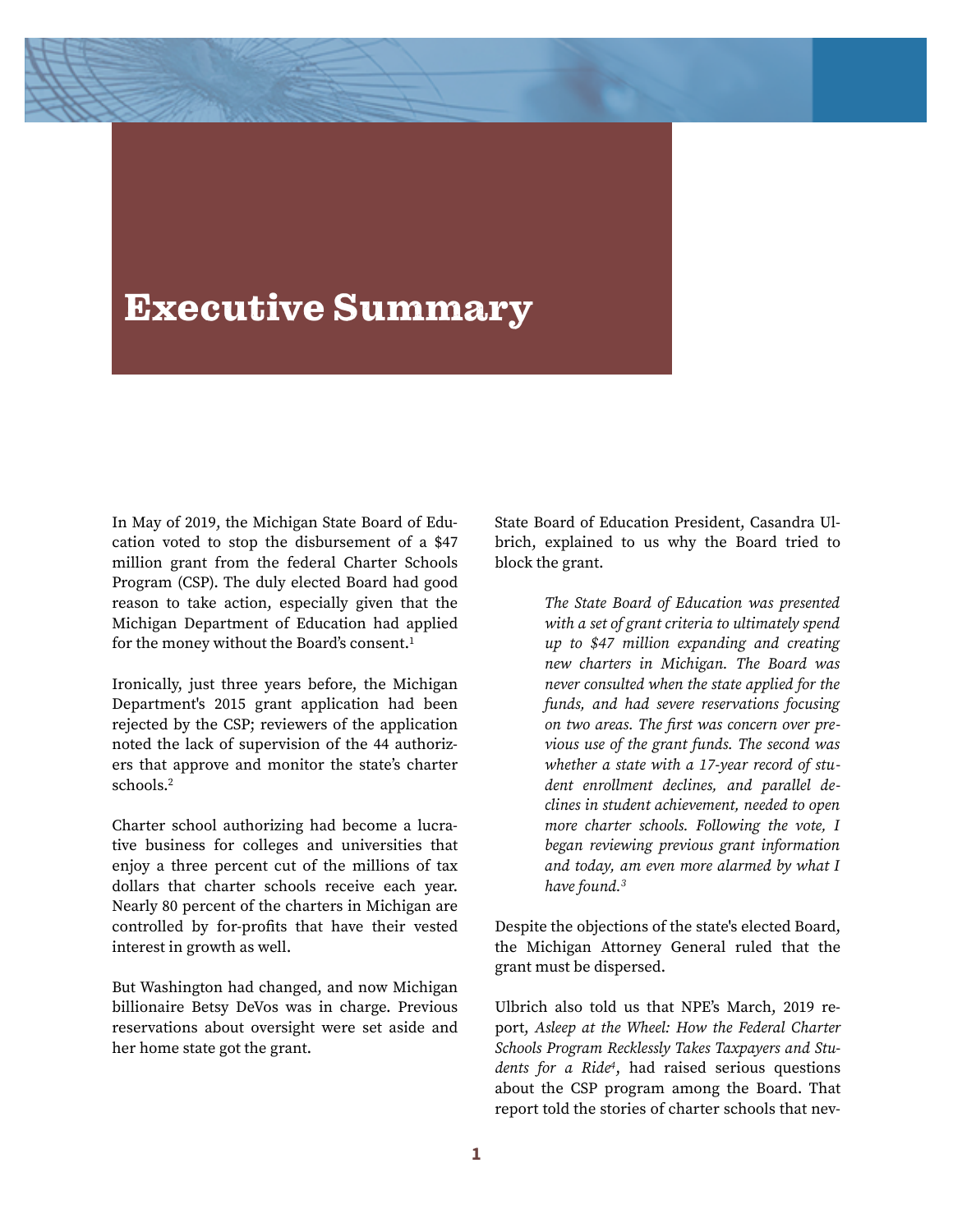

er opened or closed afer receiving hundreds of thousands in federal funds. *Asleep at the Wheel* shared evidence of the mismatch between what the applicants told the Department and what was actually happening at the grantee schools. It revealed that the U.S. Department of Education's Office of Inspector General had warned about abuses in the CSP but its warnings were largely ignored.

This report, *Still Asleep at the Wheel*: *How the Federal Charter Schools Program Results in a Pileup of Fraud and Waste,* takes up where our first report left off. In it, we provide detailed information, state by state, on how federal dollars were doled out to schools that no longer exist or never existed at all.

In 2015, the U.S. Department of Education (the Department) published a list of charter schools that received funding from grants that were active between the school years (SY) of 2006-07 and 2013-14. Using that database of  $4,829$  schools<sup>5</sup>, we meticulously determined which charters that received grants were still open, which had closed and which had never opened, resulting in state by state records of enormous waste. We examine the detailed spending records of some of Michigan's ghost charter schools that received grants exceeding \$100,000. We explain how money moves into the hands of for-profit management organizations and tell the stories of subgrantees that engaged in fraud—sometimes amounting to hundreds of millions of dollars—all beginning with funding from the federal Charter Schools Program.

Major findings of our research include the following:

 $\sim$ **Documented charter school closures and the waste of federal funds exceeds our first report's estimations.**

> We believed that about 1,000 recipient charters were defunct. However, using the 2015 database, we identified **1,777 grantee schools** that either never opened or had shut down. The number of non-opera

tional recipients, across 25 years of the program is inevitably in the thousands.

In the first report, we estimated the failure rate for recipient schools to be 30 percent. For schools listed in the database, however, our latest review found a **failure rate of 37 percent.** 

It is impossible to document total waste for the entire 25 year program because the Department never required the states to report the names of funded schools until 2006. However, we have now documented **\$502,468,123** (28 percent of the total database amount) that was awarded to schools from grants that were active between SY 2006-07 and SY 2013-14 that never opened or that have closed. Applying that percentage to the total expenditures (\$4.1 billion) of the CSP programs designed to create new schools, **approximately \$1.17 billion** in federal funding has likely been spent on charters that either never opened, or that opened and have since shut down.

■ The disbursement of over one billion dollars **during the program's first decade was never monitored for its impact or results. There is no record of which schools received the funds.** 

> From 1995 to 2005, enormous funds were pushed out to the states to distribute to schools via subgrants. Yet the Department *has no complete record of which schools received funding* during the program's early years, because it never required the states to report the names of subgrantee schools or their status. The Department's oversight ended when the funds left Washington.

> During the first decade of the program when states did not have to report where the money went<sup>6</sup>, Florida, a state where nearly half of all charter schools are run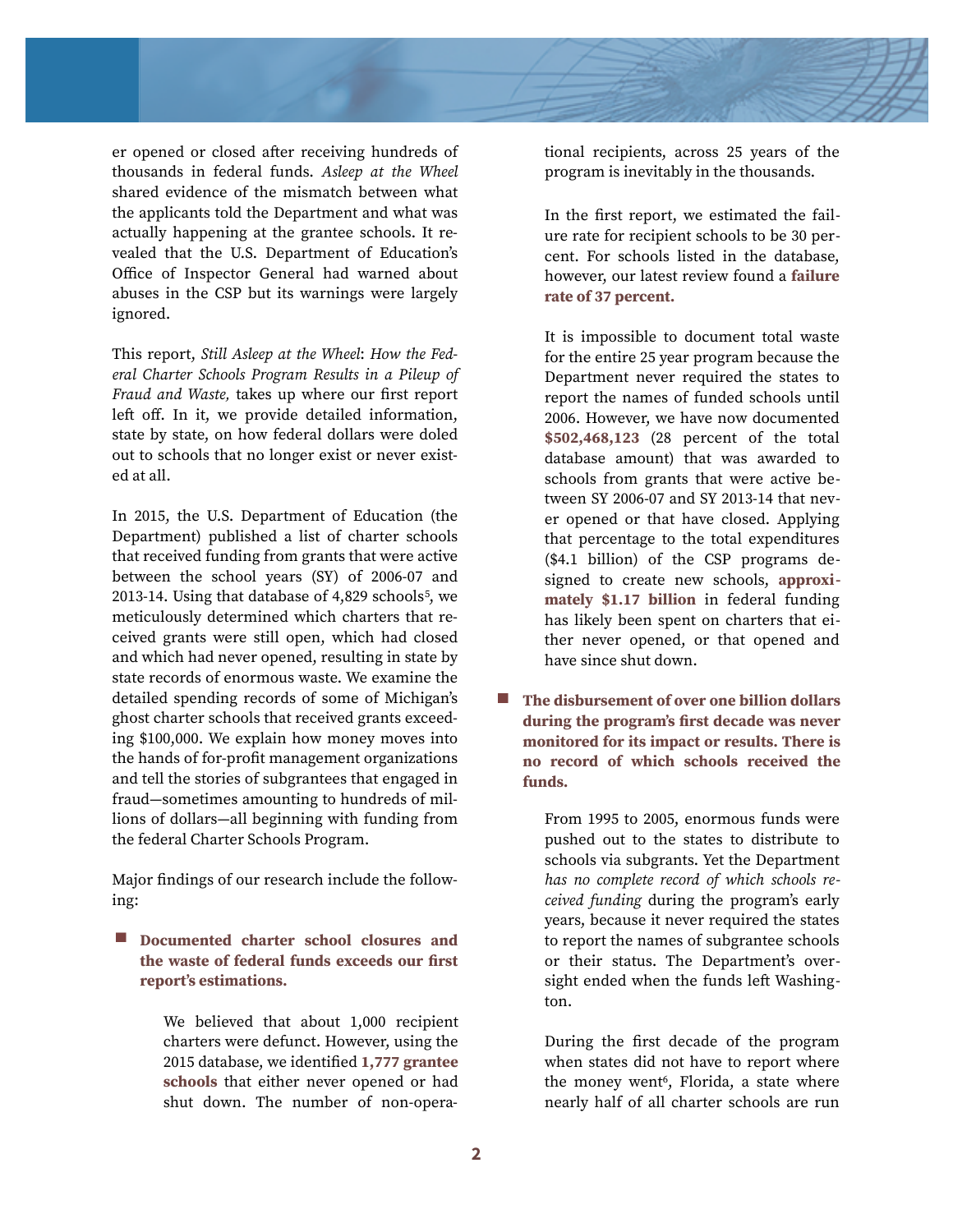

by for-profit organizations, received four grants totaling \$158,353,525. Michigan, where about 80 percent of all charters are run by for-profit management companies, received four grants totaling \$64,608,912. California also received four grants, totaling \$190,857,243.

## ■ Although the overall rate of failed charter **projects was 37 percent, in some states the rate of failure was much higher.**

Iowa and Kansas have the largest proportions of failed subgrantee charter schools. Eleven charter schools in Iowa received grants. Ten failed, wasting over \$3.66 million. As of 2014, the database indicates that Kansas doled out \$8.51 million to 29 schools. Twenty-two (76 percent) of those schools either never opened or are closed today**--**\$6,389,964 of the \$8.9 million was wasted.

States with a **subgrantee failure rate exceeding 50 percent** include: Delaware, Georgia, Hawaii, Iowa, Kansas, Maryland, Mississippi, Virginia and Washington (state). Mississippi had only one grantee and that school failed. Georgia had 75 failures, resulting in over 23 million federal dollars wasted.

The percentage of defunct charter school grantees in Florida was 37 percent (\$34.2 million); the Michigan failure rate was over 44 percent (\$21 million) and Louisiana's failure rate was 48 percent (\$26.7 million).

The most astounding loss, however, was California's: nearly \$102 million was awarded to charters that never opened or have shut down—37% failed.

■ Five hundred thirty-seven (537) schools list**ed in the database never opened at all. Many received over \$100,000 in federal funds.** 

Since 2001, charter school entrepreneurs have been eligible to receive CSP grants before they have even identified an authorizer or submitted a detailed application to open a school. In total, we identified 28 states that had at least one charter school (537 schools in total) that never enrolled even one student for one day and yet had received federal funds. According to the CSP database, those schools received, or were due to receive when the database collection ended, a total of **\$45,546,552 million***.* 

Topping the list was the state of Michigan where **72 never-opened schools received**  planning grants, most exceeding \$100,000. Over \$7.7 million was wasted. In California, we identified 61—with waste of \$8.36 million.

Other states with large numbers of neveropened schools receiving CSP funds include Arkansas (18), Florida (46) Illinois (20), Maryland (38), Massachusetts (17), New Jersey (23), Ohio (20), Oregon (40), Pennsylvania (41), South Carolina (34), Tennessee (43) and Wisconsin (15).

This report provides details on how several of these never-opened charters in Michigan spent those federal funds.

## **Although Congress forbids for-profit operators from directly receiving CSP grants, they still benefit by having their schools apply.**

Although we could not identify every charter in the CSP database that was run by a for-profit management company, we were able to identify those run by the large for-profit chains including Academica, K12, National Heritage Academies, White Hat and Charter Schools USA. In total, we found 357 schools in the database run by major for-profit chains. These schools had received a total of \$124,929,017 in federal CSP start-up funds.